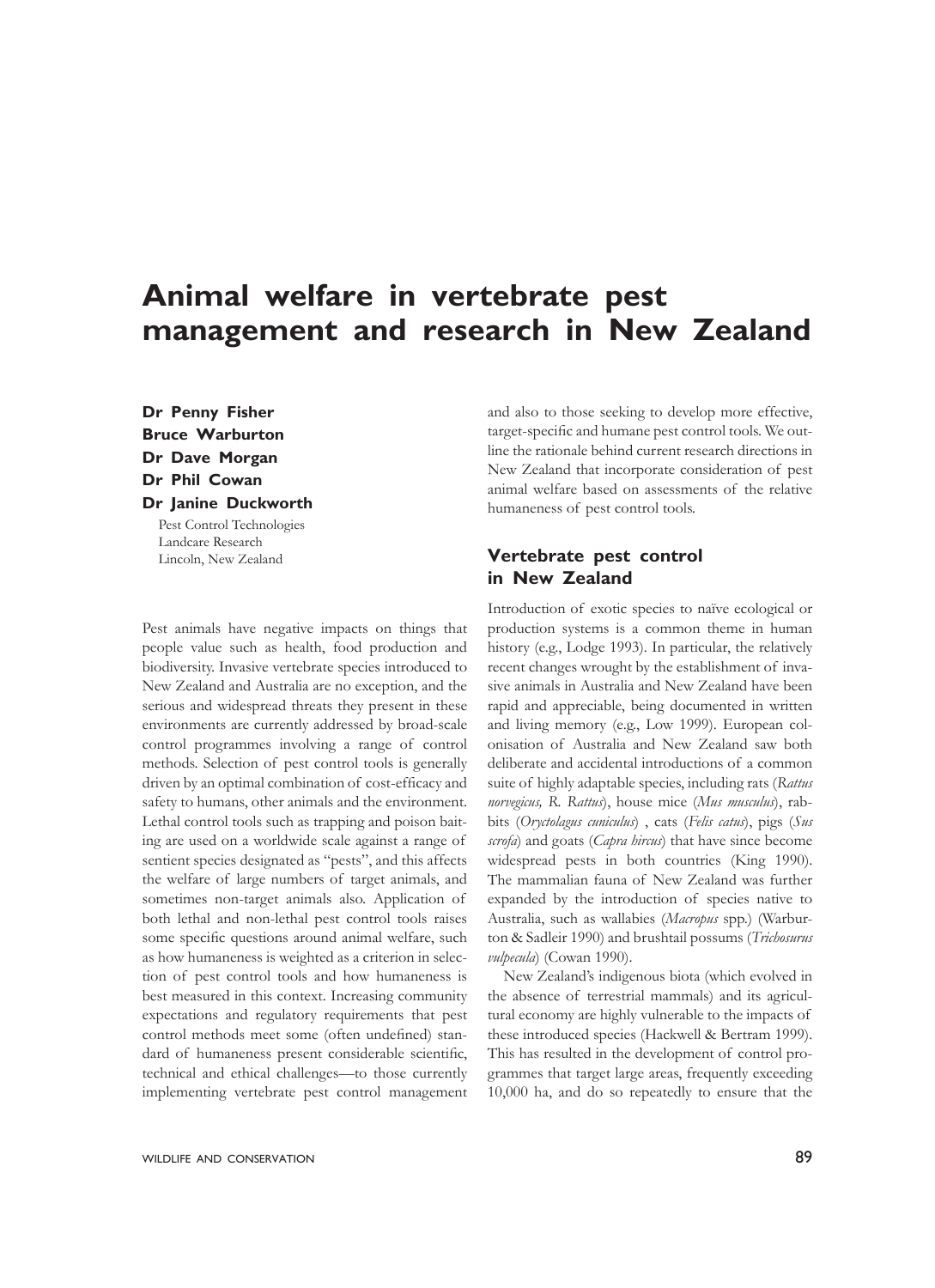benefits are sustained. While some forms of nonlethal pest control methods are available, very large numbers of a range of sentient vertebrate species are subject to lethal control such as poison baiting, shooting and trapping. Because of their impacts as vectors of bovine tuberculosis and browsers and predators of native biota, possums predominate New Zealand pest management efforts through the broad-scale application of trapping and toxic baits (Montague 2000). Rodents (commensal and field populations) and mustelids (stoats *Mustela erminea* and ferrets *M. furo*) are also subject to broad-scale control in New Zealand, using a range of toxic baits and kill-traps. Measuring and regulating the welfare of pest animal species, most of which are companion animals or livestock in other contexts, poses unique challenges to researchers and on-ground managers, both in New Zealand and worldwide.

## **Pest animal welfare and humaneness of control methods**

Managers usually have a range of lethal and nonlethal control methods from which to choose when targeting different pest animal species. Selection and implementation of control methods has traditionally been based on considerations of cost-efficacy, target specificity, human operator safety and minimised risk of environmental contamination, and there have been increasing regulatory requirements for data that demonstrate these qualities (e.g., Jacobs 1992). In New Zealand, pest control is exempted from the Animal Welfare Act, although the Act also specifies that anything that falls outside "normal" hunting or killing practices and is considered to cause unreasonable or unnecessary pain or distress could be considered unacceptable (Littin & Mellor 2005). However this leaves considerable scope for interpretation of what might be considered an unacceptable method of pest control. In the current Australian context of pest animal control, Thiriet (2007) contends that 'inadequate legislation, unenforceable codes of practice and negative community attitudes contribute to legalised acts of cruelty against unpopular animals', highlighting the difficulties inherent in defining and implementing "good welfare" for pest animal species (Sharp & Saunders 2008).

Consideration of pest animal welfare is implicit in formulating ethical approaches to vertebrate pest

management (Littin & Mellor 2005). Ethical approaches to managing pest impacts include the need for clear justification of the means and ends (i.e. the how and why) (Warburton 2008), and also the need for monitoring outcomes and benefits of control programmes (Littin et al. 2004). Various authors have addressed how pest animal welfare and social perceptions might be balanced against the various control measures deemed necessary for cost-effective, target-specific protection of ecological or agricultural production values (e.g., Hickling 1994; Fisher & Marks 1996; Gregory 1998; Marks 1999; Warburton & Choquenot 1999).

The "welfare impact" of vertebrate pest control expresses the humaneness of control methods used for controlling estimated numbers of animals of particular species. Humane vertebrate pest control has been defined as 'the development and selection of feasible control programmes and techniques that avoid or minimise pain and suffering to target and non-target animals' (Sharp & Saunders 2008). Perceived humaneness contributes significantly to the social acceptabilityof pest management (Littin & Mellor 2005): for example, a majority (88%) of the New Zealand public felt that lethal pest control methods should meet some minimum standard of humaneness (Fraser 2001). Because of varying perceptions of what is humane, and uncertain measures of what constitutes pain and suffering in wild animals (Kirkwood et al. 1994), defining a minimum acceptable standard of humaneness becomes at least a partly subjective exercise. In the absence of any standard, there are challenges in differentiating the pain and/or suffering caused by different pest control methods to provide an assessment of their humaneness relative to each other. Furthermore, any attempt to assess the absolute humaneness of control methods is complicated by the experimental or management context in which the control method is used. While it may be possible, with good animal husbandry, to create an environment for animals in captivity that presents little or no suffering, animals in the wild face considerable suffering (e.g., disease, injury, starvation, drought, cold) throughout their lives, and most die an unpleasant death that is often prolonged. Thus, as argued by Warburton and Choquenot (1999), it is unrealistic to use the laboratory context of 'no suffering' as a baseline for measuring the absolute humaneness of a control method when its use in the field must be compared with a much higher baseline of "natural" suffering.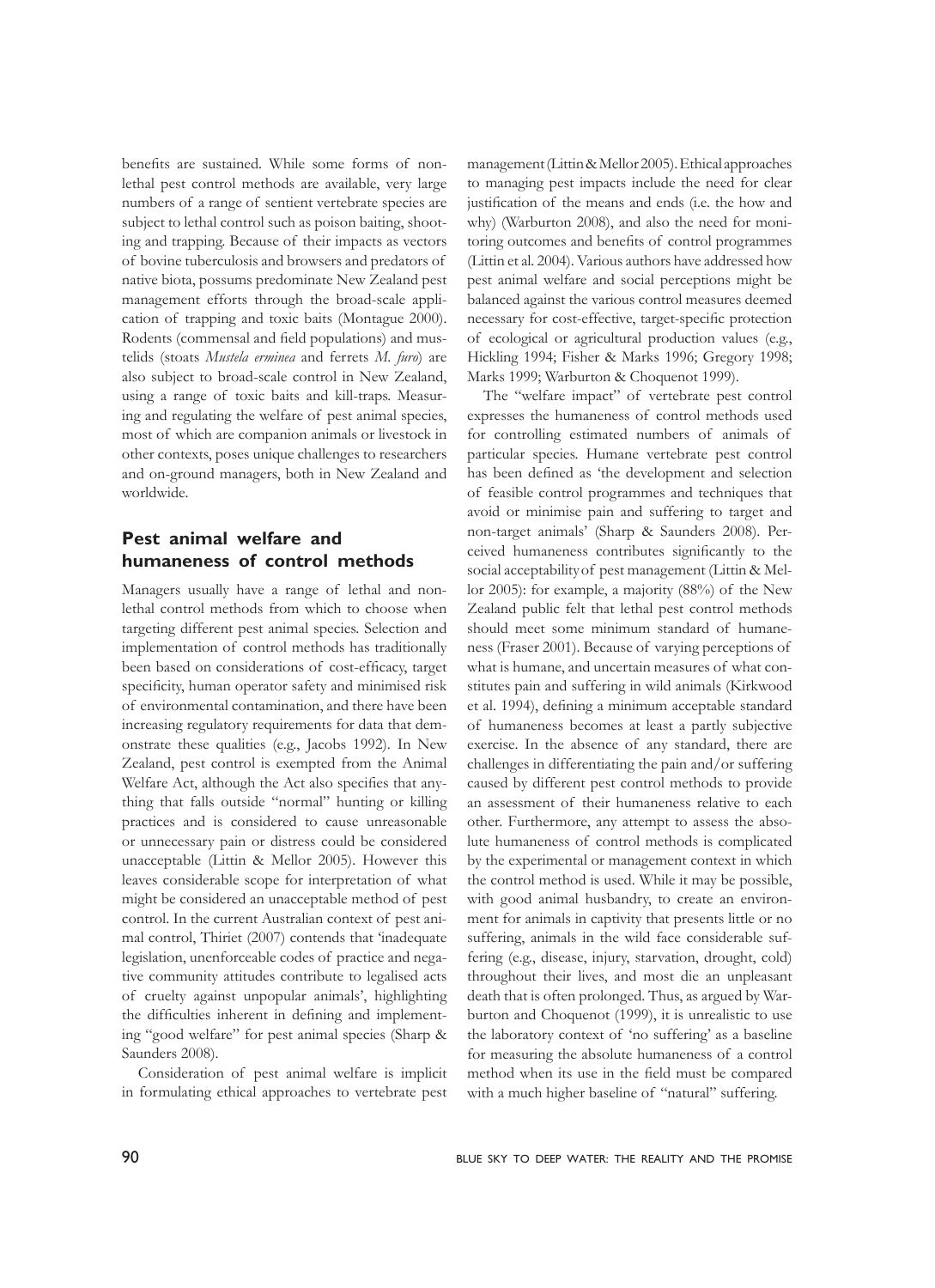## **New Zealand research related to pest animal welfare and humaneness**

Ongoing research in New Zealand includes work around defining measures and standards of humaneness for evaluating currently available control tools, particularly kill-traps and vertebrate pesticides, and developing new control tools with demonstrably improved humaneness. Before 1996 no research in New Zealand made specific consideration of the humaneness of vertebrate pesticides, and up until 1998 welfare research in New Zealand had been almost exclusively on the possum (Eason et al. 1998). The welfare impacts of traps and poisons on mustelids, rodents and cats are now also included in research efforts. There are polarised opinions relating to particular vertebrate pest management practices in New Zealand and Australia, for example use of the poison 1080 (sodium fluoroacetate) is controversial and has come under scrutiny from an animal welfare perspective (e.g., Cooper et al. 2007; Sherley 2007). Low public approval of 1080 is, in part, due to the perception that it is inhumane (Wilkinson & Fitzgerald 2006), and this has prompted calls in New Zealand to have this important control tool banned. The use of leghold traps is also controversial from an animal welfare perspective (Warburton 1998). Thus, for maximum benefit, research in the area of pest animal welfare should recognise stakeholder and public opinion about what is an acceptable level of humaneness of control methods, and what welfare impacts on pest animals are justified in obtaining the benefits of pest control.

Particular ethical issues raised by vertebrate pest research present challenging and confronting questions for animal ethics committees and researchers alike. Disparity in popular perceptions of different groups of animals—e.g., wild versus domestic animals, or 'native good, exotic bad' (Low 2007) means that correspondingly different values are often placed on their welfare. For example, poisoning deer (as pests) was considered unacceptable by a majority people, but fewer people considered poisoning rodent pests was unacceptable (Sheppard & Urquhart 1991). Mason & Littin (2003) highlight the welfare impacts of a range of control methods currently used for rodent pest control. In particular, the use of anticoagulant rodenticides presents a particular 'welfare

paradox' (Paparella 2006) – the large numbers of pest rodents poisoned in this way are affected by haemorrhage with an extended time to death (Mason & Littin 2003). Mortality is the obvious index of the efficacy of kill-traps and vertebrate pesticides, thus dictating the use of lethal end-points in animal research aimed at developing and evaluating pest control tools. While some lethal test protocols (e.g.,  $LD_{50}$  determination for toxic compounds) have been widely criticised (e.g., Morris & Weaver 2003), they remain essential for some pest animal research, at least until sufficient information has been gathered to develop alternative end-points. Biological control of pest animals is another avenue of investigation that may involve genetic manipulation of organisms, raising issues of philosophy and environmental safety within ethical justification of the research. Current progress in pest mammal research and related policy and practice in New Zealand that incorporates welfare considerations is outlined below.

### **Welfare performance of traps**

In New Zealand, traps are controlled by regulations under the Animal Welfare Act, which may prohibit or restrict the use of traps if they are considered to cause unreasonable pain or distress and if they are unable to be modified to improve humaneness. This has seen the recent prohibition of two types of leghold trap (Lanes-Ace and No.  $1^1/2$  sized leghold) (MAF 2007). Following several decades of growing concern about the welfare of trapped animals, the New Zealand National Animal Welfare Advisory Committee developed guidelines to assess the welfare performance of both kill and restraining traps (MAF). These guidelines specify that for kill traps to be acceptable they must be able to render the target animals irreversibly unconscious within 3 minutes, and for restraining traps there must be no more than about 40% of animals with injuries classified on a scale as moderate or moderately severe. While these specifications do not represent an absolute standard of humaneness they do provide a point from which to conduct consistent screening of available trap types, and then rank relative performance to define a spectrum from "worst" to "best". This has enabled identification of trap models with the best welfare performances against a range of target pest species (possums, stoats, ferrets, rats and cats), and subsequently identify where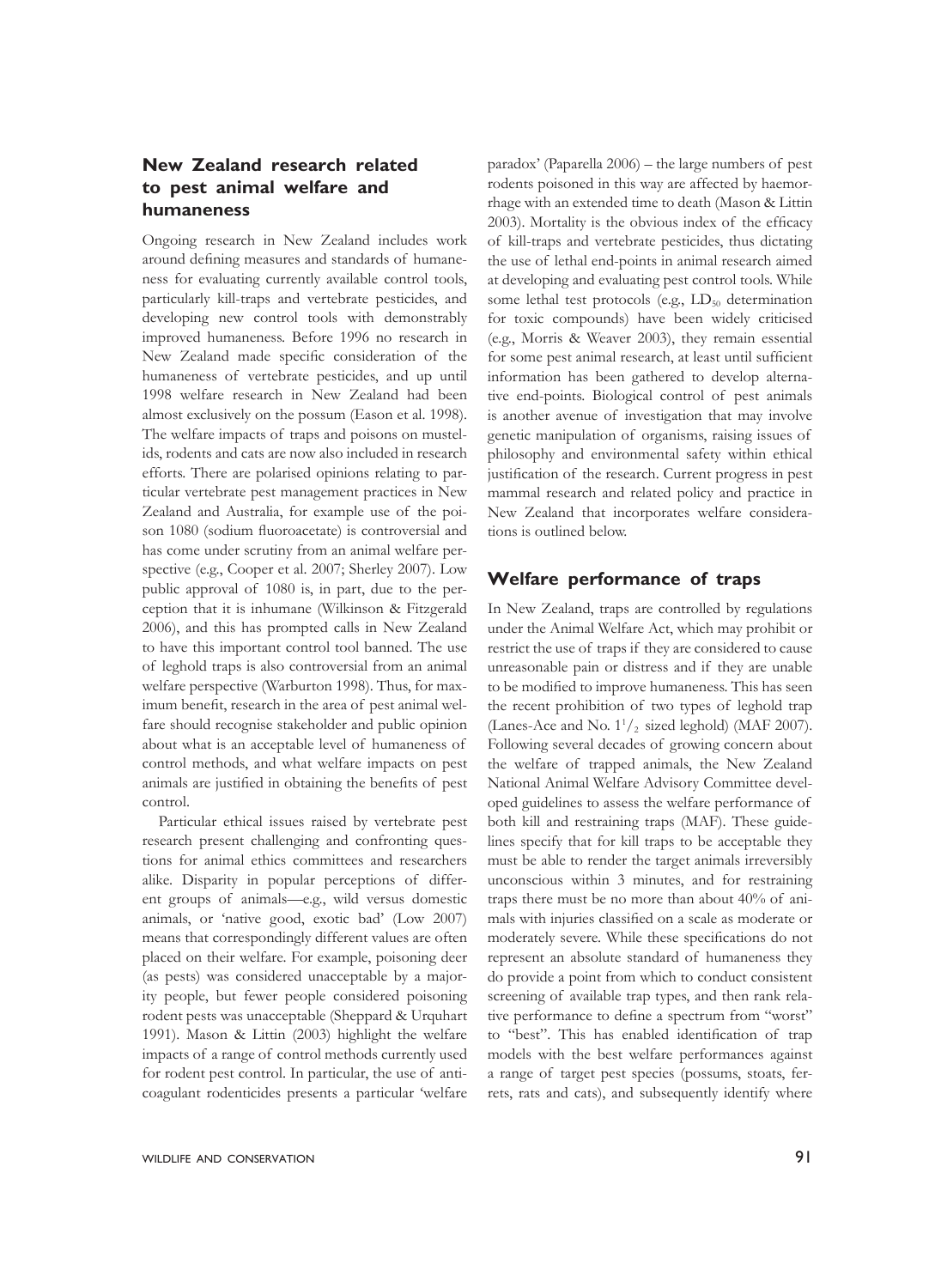improvements to welfare performance can be developed. A criticism of kill traps is that they can never be totally species specific and therefore if they do not kill a captured non-target species quickly there may still be undesirable animal welfare impacts. Target specificity can be controlled to a limited extent by excluding species larger than the target animals by using mesh baffles with appropriately sized offset holes for access. Ground-dwelling animals can be excluded by setting traps above ground level but nevertheless, species such as rats are very difficult to exclude. Consequently, the effectiveness of some traps for killing both the target and non-target species has been evaluated in trials (Warburton et al. 2008).

## **Relative humaneness of vertebrate pesticides**

Withdrawal of vertebrate pesticides such as arsenic and strychnine from use in New Zealand has been partly due to perceptions of poor humaneness (Eason & Wickstrom 2001), but before the 1990s very few studies specifically attempted to measure or compare the welfare impacts of poisons (e.g., Rowsell et al. 1979). In some countries, manufacturers of poisons are required to assess the degree of pain and suffering caused to target species (e.g., Broom 1999), but there are currently no internationally recognised protocols for assessing the welfare impacts or relative humaneness of poisons. Evaluating the welfare impacts of poisons needs to account for complexities in comparing pain or distress caused by different modes of toxic action, species variation in responses to toxicity, and how the effects of the poison on normal metabolic, behavioural and physiological parameters should be interpreted as welfare compromise. Time to unconsciousness is an important indicator of the duration of potential pain and distress during poisoning. However it does not provide an indication of the degree of pain or distress that might be experienced by a poisoned animal before loss of consciousness. Building on proposed approaches to assessing pain and suffering in wild (pest) animals (Kirkwood et al. 1994; Sainsbury et al. 1995; Broom 1999), Littin et al. (2002) described an approach to assessing welfare impacts of poisons that incorporates (i) consideration of the capacity of the species to suffer; (ii) anticipation of likely effects of the poison; *(*iii) determination of the type, intensity and duration of effects and the

percentage of animals affected; (iv) determining the degree of welfare compromise caused by each effect; and (v) combining these factors as a measure of the humaneness of the poison.

This approach (or elements of it) has been adopted in relative assessments of poisons used in New Zealand for possum control (O'Connor et al. 2000), including cyanide (Gregory et al. 1998), brodifacoum (Littin et al. 2002) and phosphorus (O'Connor et al. 2007). In possums poisoned with potassium cyanide, the average time to loss of consciousness as 6.5 min, with a time to cessation of breathing of 18 min (Gregory et al. 1998), making it relatively the most humane poison currently used for possum control. On this basis efforts are being made to extend applications of cyanide to effective and humane control of some other pests such as wallabies (Eason et al. 2008). However cyanide use is not effective or practicable for all pest species, and research is also under way towards development of new toxins with improved humaneness and target-specificity.

Assessment of the relative humaneness of the various toxins used in New Zealand for the control of rodents (1080 and anticoagulants), rabbits (1080 and pindone) and mustelids remains to be completed in each of these target species to provide a basis for comparison with newly available toxins. Ongoing work is planned to refine a response-to-stimulus scale as an indicator of the degree of consciousness, and to investigate other physiological parameters and species-specific indicators of pain and distress during poisoning. The possibility of improving the humaneness of currently used toxins such as 1080 through the inclusion of orally active analgesics (Marks et al. 2000; Jongman 2001) or other drugs in baits for possums, rodents or mustelids is another avenue of research being considered.

## **Fertility control**

Fertility control of possums is regarded as a more humane and publicly acceptable alternative to current lethal control tools, particularly toxins (Fitzgerald et al. 2000; Morris & Weaver 2003). Advantages include that animals would not suffer but die from natural causes and that decreasing the amount of toxins used would reduce the risk of environmental contamination and impacts on non-target wildlife. Research aimed at developing immunocontraceptive vaccines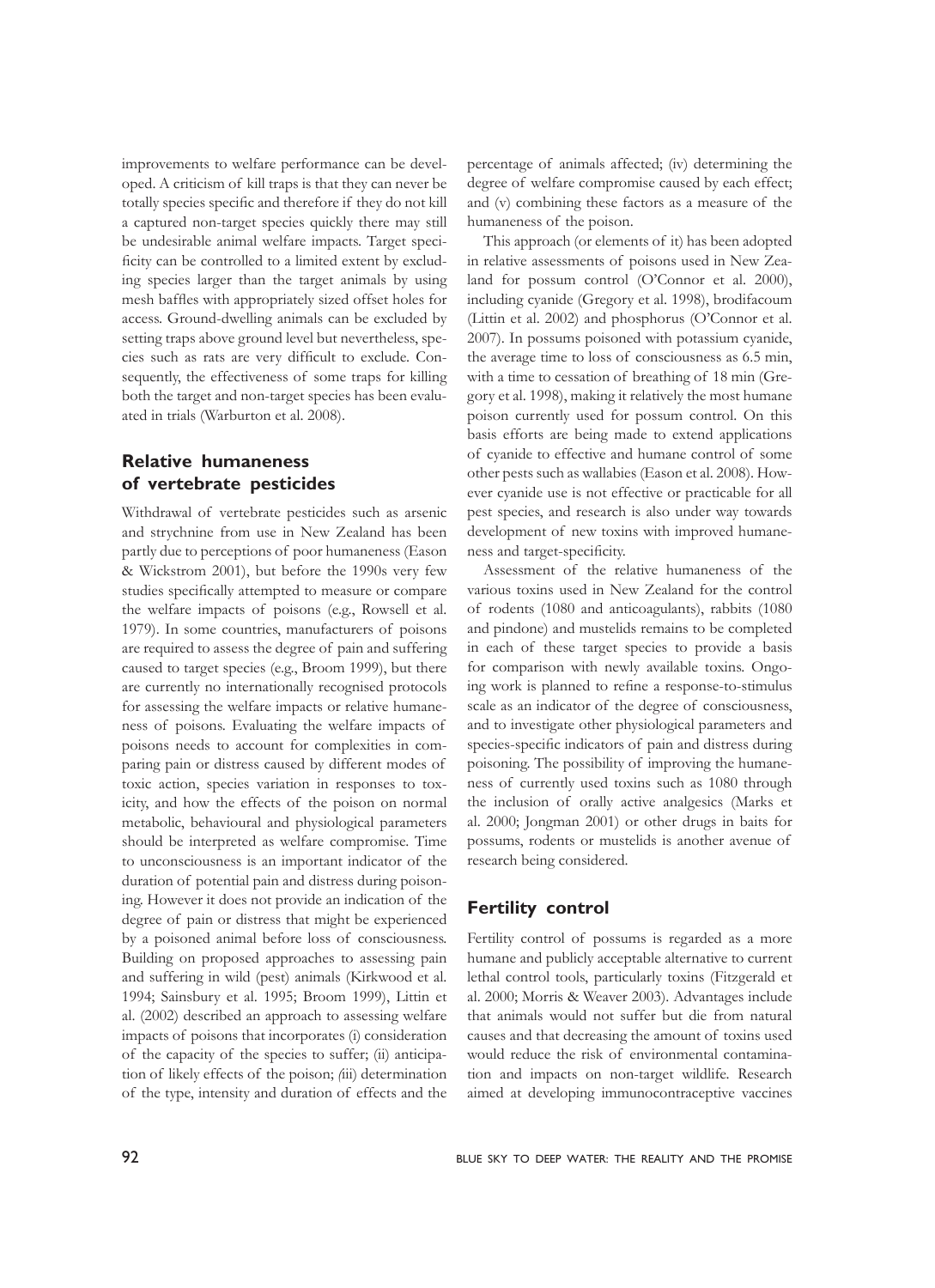for possums has been under way in New Zealand for more than a decade (Cowan 2000). A range of possum proteins with key roles in fertilisation, embryonic development, and hormonal control have been shown to be effective, and in some cases marsupial-specific, in injectable fertility control vaccines. Several of the immunocontraceptive antigens are currently being incorporated into non‑living vaccine delivery systems for dissemination in baits and in the longer term may potentially be developed into vectored fertility control vaccines (Duckworth et al. 2006).

#### **References**

- Broom, D. M. 1999: The welfare of vertebrate pests in relation to their management. Pp. 309–329 *in*: Cowan, D. P.; Feare, C. J. *eds,* Advances in Vertebrate Pest Management I. Furth, Filander Verlag..
- Cooper, D.; Larsen, E.; Shields, J. 2007: 1080 and wildlife: scientific and ethical issues raised by its use on Australian mammals. Pp. 229–232 *in*: Lunney. D.; Eby, P.; Hutchings, P.; Burgin, S. *eds,* Pest or guest: the zoology of overabundance. Mosman, NSW, Royal Zoological Society of New South Wales.
- Cowan, P. 1990: Brushtail possum. Pp. 68–98 *in*: King, C. M. *ed*., The handbook of New Zealand mammals. Auckland, Oxford University Press..
- Cowan, P. E. 2000: Biological control of possums: prospects for the future. Pp. 262–270 *in*: Montague, T. L. *ed*., The brushtail possum: biology, impact and management of an introduced marsupial. Lincoln, Manaaki Whenua Press.
- Duckworth, J.; Byrom, A.; Fisher, P.; Horn, C. 2006: Pest control: does the answer lie in new biotechnologies? Pp. 421–434 *in*: Allen, R. B.; Lee, W. G. *eds,* Biological invasions in New Zealand. Ecological Studies 186. Berlin, Heidelberg, Springer..
- Eason, C.; Statham, M.; Shapiro, L.; Hix, S.; McMorran, D.; Fisher, P.; Boot, S.; McIlroy, J.; Statham, H.; Dawson, J. 2008: 1080 alternatives for Tasmania. *In*: Saunders, G.; Lane, C. *eds*.. Proceedings, 14th Australasian Vertebrate Pest Conference, Darwin 2008.
- Eason, C.; Wickstrom, M. 2001: Vertebrate Pesticide Toxicology Manual (Poisons). Department of Conservation Technical Series 23. Wellington, Department of Conservation. 122 p.
- Eason, C.; Wickstrom, M.; Milne, L.; Warburton, B 1998: Implications of animal wlefare considerations for pest control research: the possum as a case study. Pp. 125–130 *in*: Mellor, D.; Fisher, M.; Sutherland, G. *eds,* Proceedings of the joint ANZCCART/ NAEAC conference, Auckland, New Zealand, 19–20 September 1997.
- Fisher, P. M.; Marks, C. A. *eds* 1996: Humaneness and vertebrate pest control - the proceedings of the seminar held 27 March 1996. Melbourne, Agriculture Victoria, Department of Natural Resources and Environment.
- Fitzgerald, G. P.; Wilkinson, R. L.; Saunders, L. S. 2000: Public perceptions and issues in possum control. Pp. 187–197 *in*: Montague, T. L. *ed.,* The brushtail possum: biology, impact and management of an introduced marsupial. Lincoln, Manaaki Whenua Press.
- Fraser, W. 2001: Introduced wildlife in New Zealand: A survey of general public views. *Landcare Research Science Series 23*. Lincoln, Manaaki Whenua Press. 45 p.
- Gregory, N. 1998: Rationale for controlling vertebrate pests. Pp. 121–124 *in*: Mellor, D.; Fisher, M.; Sutherland, G. *eds,* Ethical approaches to animal-based science. Proceedings of the joint ANZCCART/NAEAC conference, Auckland, New Zealand, 19–20 September 1997.
- Gregory, N. G.; Milne, L. M.; Rhodes, A. T.; Littin, K. E.; Wickstrom, M.; Eason, C. 1998: Effect of potassium cyanide on behaviour and time to death in possums. *New Zealand Veterinary Journal 46*: 60–64.
- Hackwell, K.; Bertram, G. 1999: Pests and weeds: a blueprint for action. Wellington, New Zealand, New Zealand Conservation Authority. 71 p.
- Hickling, G. 1994: Animal welfare and vertebrate pest management: compromise or conflict? Pp. 119–123 *in*: Baker, R. M.; Mellor, D. J.; Nicol, A. M. *eds,* Animal welfare in the twenty-first century: ethical, educational and scientific challenges. Proceedings of the ANZCCART conference, Christchurch, New Zealand. Australian and New Zealand Council for the Care of Animals in Research and Teaching.
- Jacobs, W. W. 1992: Vertebrate pesticides no longer registered and factors contributing to loss of reregistration. Pp. 142–148 *in*: Borrecco, J. E.; Marsh, R. E. *eds,* Proceedings of the 15th Vertebrate Pest Conference. University of California, Davis.
- Jongman, E. C. 2001: The efficacy of two analgesic as potential fox bait additives. Pp. 322–325 *in*: Proceedings, 12th Australasian Vertebrate Pest Conference, 21–25 May 2001, Melbourne.
- King, C. M. *ed.*1990. The handbook of New Zealand mammals. Auckland, Oxford University Press.
- Kirkwood, J. K.; Sainsbury, A. W.; Bennett, P. M. 1994: The welfare of free-living wild animals: methods of assessment. *Animal Welfare 3*: 257–273.
- Lodge, D. M. 1993: Biological invasions: Lessons for ecology. *Trends in Ecology and Evolution 8*: 133–137.
- Littin, K. E.; Mellor, D. J.; 2005: Strategic animal welfare issues: ethical and animal welfare issues arising from the killing of wildlife for disease control and environmental reasons. *Revue Scientifique et Technique, Office International Epizooties 24*: 767–782.